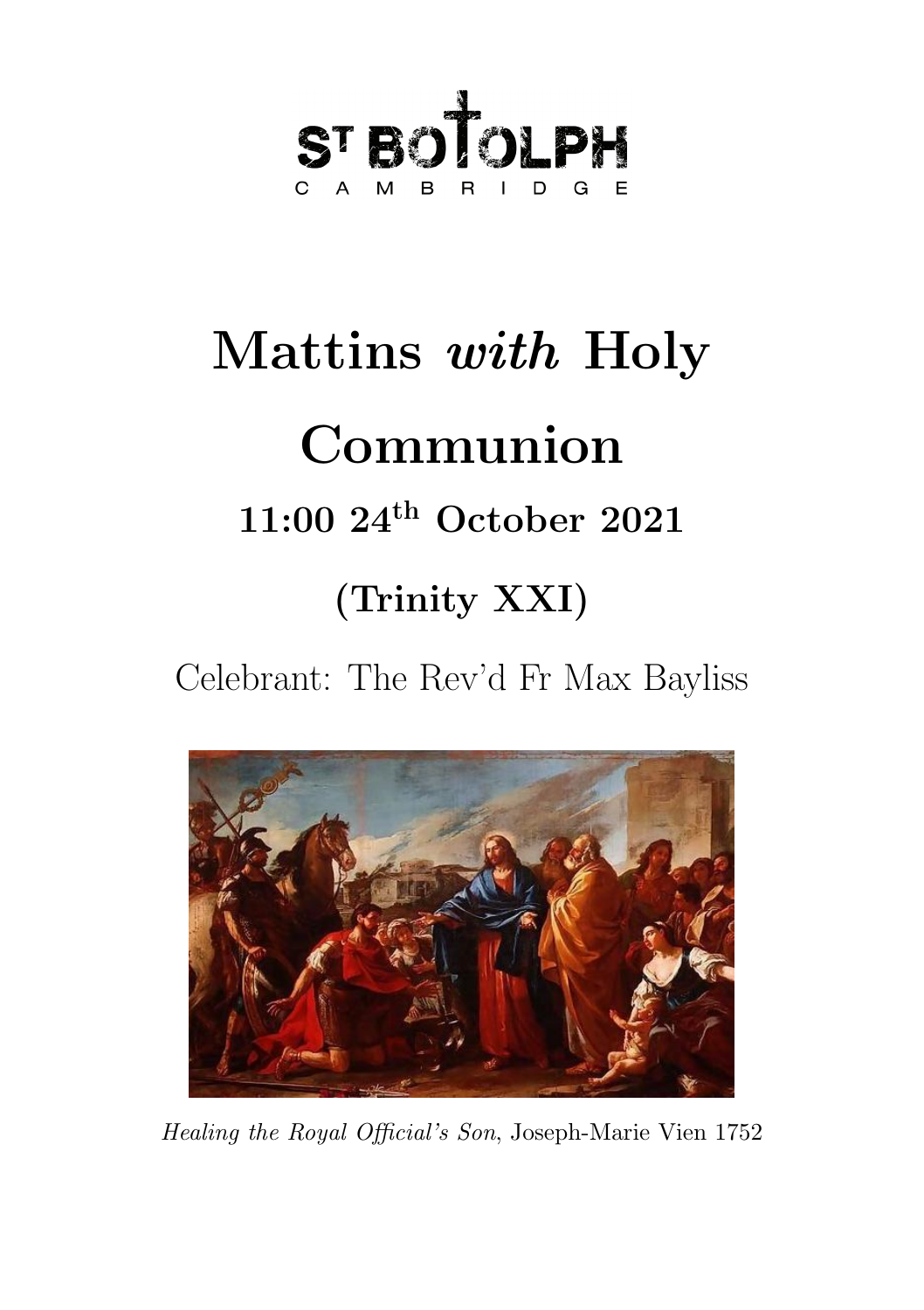Music before the service: W. Boyce, *Voluntary in D*;  $\&$ G. Thalben-Ball, Elegy

¶ Please stand.

# Introit Hymn – Be Thou My Vision (NEH 339)

¶ Please sit or kneel.

# Versicles and Responses

O Lord, open thou our lips. And our mouth shall shew forth thy praise.

O God, make speed to save us. O Lord, make haste to help us.

¶ Please stand.

Glory be to the Father, and to the Son, and to the Holy Ghost, As it was in the beginning, is now and ever shall be, world without end. Amen.

Praise ye the Lord. The Lord's Name be praised.

Venite, Exultemus Domino (Psalm 95 vv.  $1-7$ )



O COME, let us ' sing unto the ' Lord : let us heartily rejoice in the ' strength of ' our sal'vation.

2 Let us come before his ' presence with ' thanksgiving : and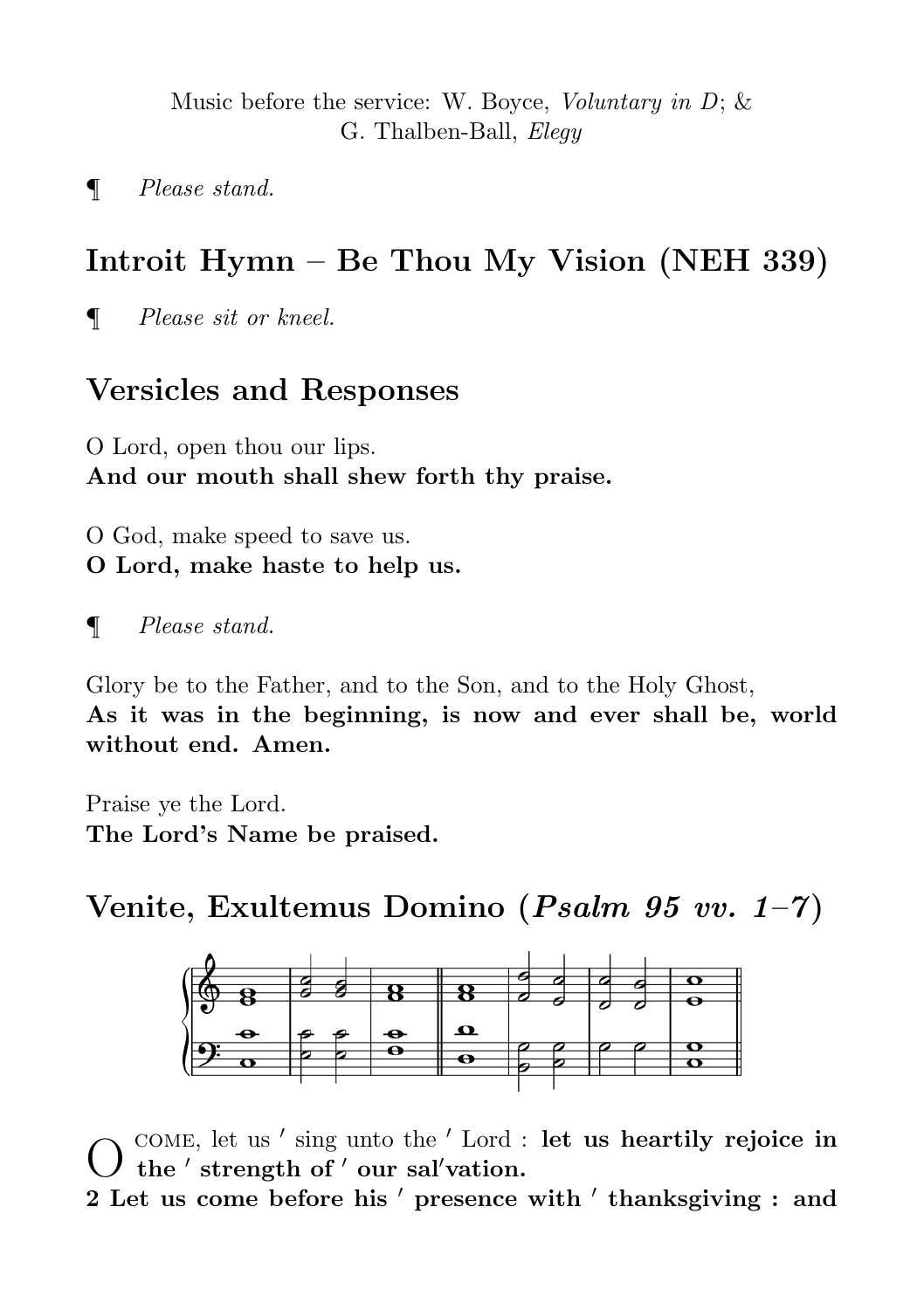shew ourselves  $'$  glad in  $'$  him with  $'$  psalms. 3 For the Lord is a 'great 'God : and a great 'King above ' all ' gods. 4 In his hand are all the  $'$  corners  $\cdot$  of the  $'$  earth : and the strength of the  $\prime$  hills is  $\prime$  his  $\prime$  also. 5 The sea is his, and  $'$  he  $'$  made it : and his hands pre $'$ pared the ' dry ' land. 6 O come, let us worship and ' fall ' down : and kneel be'fore the 'Lord our 'Maker. 7 For he is the 'Lord our 'God : and we are the people of his pasture, and the ' sheep of ' his ' hand. Glory be to the Father, and ' to the ' Son : and ' to the ' Holy ' Ghost; As it was in the beginning, is now, and ' ever ' shall be: world without ' end. ' A'men.

¶ Please sit.

#### First Lesson

Here beginneth the tenth verse of the sixth chapter of the Epistle of St Paul the Apostle to the Ephesians.

 $\bf{M}^{\rm v}$  brethren, be strong in the Lord, and in the power of his might. Put on the whole armour of God, that ye may be able to stand against on the whole armour of God, that ye may be able to stand against the wiles of the devil. For we wrestle not against flesh and blood, but against principalities, against powers, against the rulers of the darkness of this world, against spiritual wickedness in high places. Wherefore take unto you the whole armour of God, that ye may be able to withstand in the evil day, and, having done all, to stand. Stand therefore, having your loins girt about with truth; and having on the breast-plate of righteousness; and your feet shod with the preparation of the Gospel of peace; above all, taking the shield of faith, wherewith ye shall be able to quench all the fiery darts of the wicked: and take the helmet of salvation, and the sword of the Spirit, which is the word of God: praying always with all prayer and supplication in the Spirit, and watching thereunto with all perseverance, and supplication for all saints; and for me, that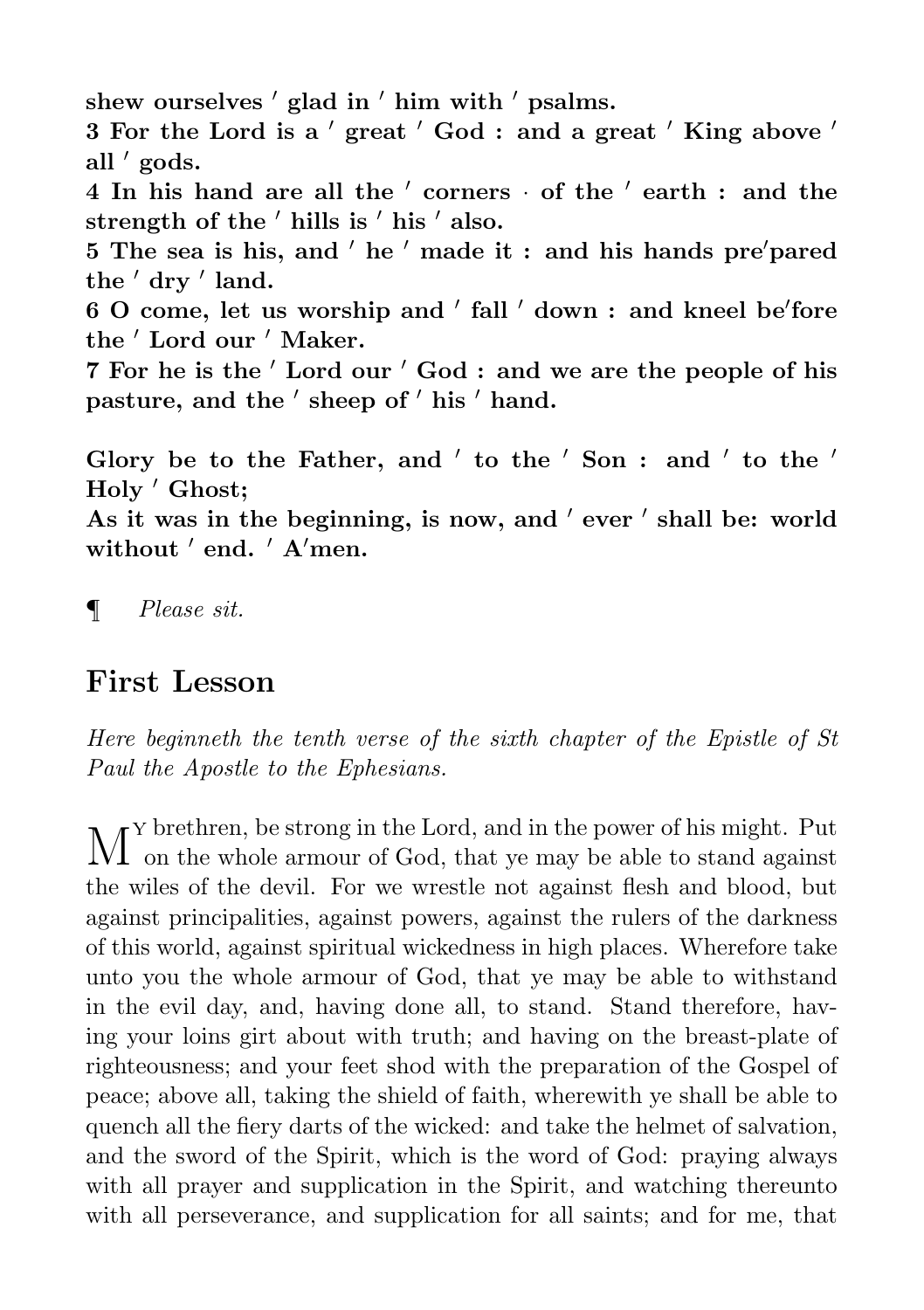utterance may be given unto me, that I may open my mouth boldly, to make known the mystery of the Gospel, for which I am an ambassador in bonds; that therein I may speak boldly, as I ought to speak.

Here endeth the First Lesson.

¶ Please stand.

## Psalm 24



 $\int_{0}^{\text{HE earth is the Lord's, and all that 'there' in.}}$ HE earth is the Lord's, and all that ' therein ' is : the compass of

2 For he hath founded it up'on the ' seas : and pre'pared it up'on the ' floods.

3 Who shall ascend into the ' hill of the ' Lord : or who shall rise up ' in his ' holy ' place?

 $4$  Even he that hath clean hands, and a  $\prime$  pure  $\prime$  heart : and that hath not lift up his mind unto vanity, nor  $'$  sworn to de $'$ ceive his ' neighbour.

5 He shall receive the blessing ' from the ' Lord: and righteousness from the ' God of ' his sal'vation.

6 This is the generation of ' them that ' seek him : even of them that  $'$  seek thy  $'$  face,  $O'$  Jacob.

7 Lift up your heads, O ye gates, and be ye lift up, ye ever'lasting  $\prime$  doors : and the King of  $\prime$  glory  $\prime$  shall come  $\prime$  in.

8 Who is the 'King of' glory : it is the Lord strong and mighty, even the 'Lord mighty in ' battle.

9 Lift up your heads, O ye gates, and be ye lift up, ye ever'lasting  $\prime$  doors : and the King  $\prime$  of glory  $\prime$  shall come  $\prime$  in.

10 Who is the  $'$  King of  $'$  glory : even the Lord of hosts,  $'$  he is the  $'$  King of  $'$  glory.

Glory be to the Father, and ' to the ' Son : and ' to the '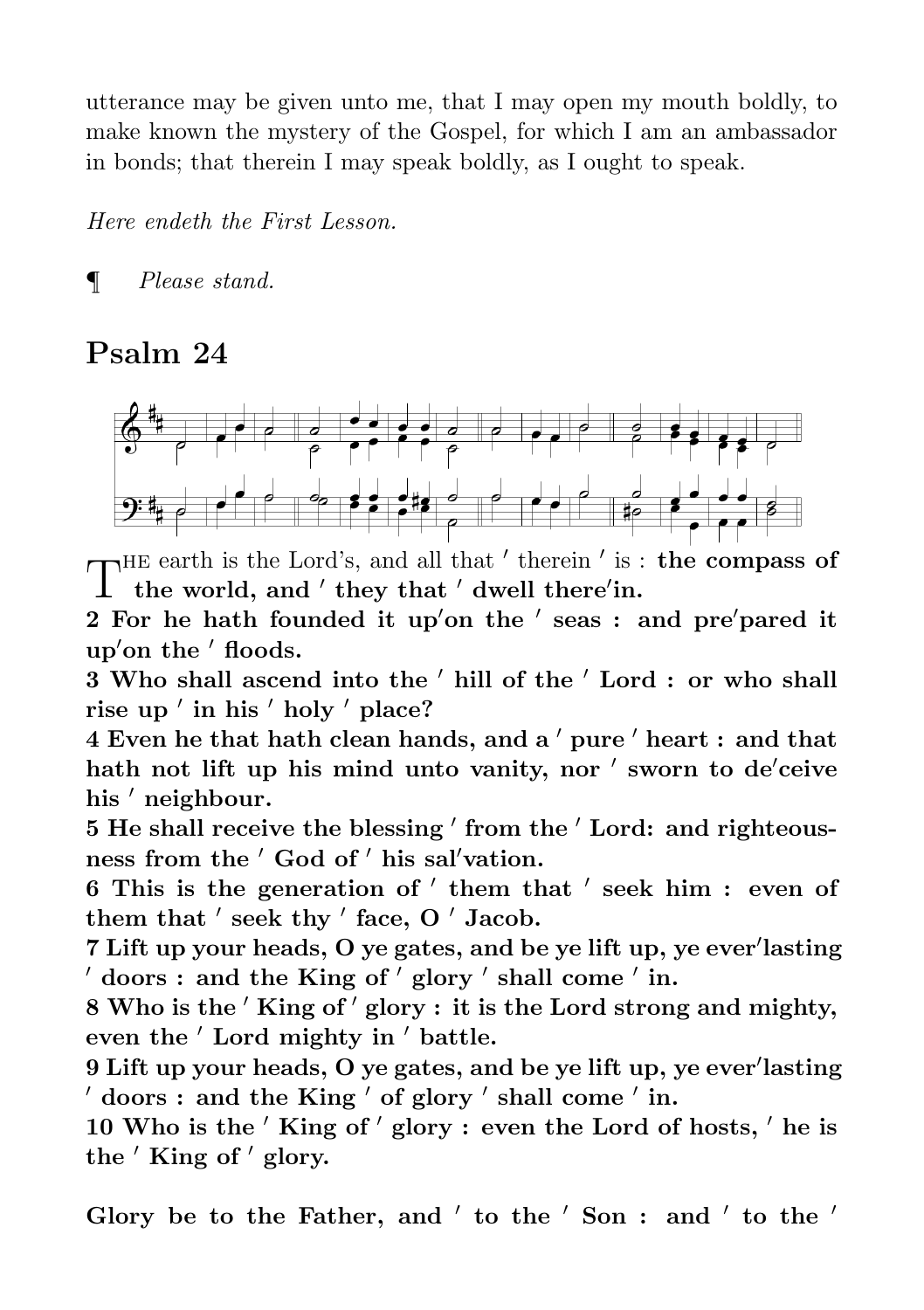Holy ' Ghost;

As it was in the beginning, is now, and ' ever ' shall be: world without ' end. ' A'men.

¶ Please sit.

## Second Lesson

Here beginneth the forty-sixth verse of the fourth chapter of the Gospel according to St John.

 $\Gamma$  HERE was a certain nobleman, whose son was sick at Capernaum. When he heard that Jesus was come out of Judaea into Galilee, he When he heard that Jesus was come out of Judaea into Galilee, he went unto him, and besought him that he would come down and heal his son; for he was at the point of death. Then said Jesus unto him, Except ye see signs and wonders, ye will not believe. The nobleman saith unto him, Sir, come down ere my child die. Jesus saith unto him, Go thy way, thy son liveth. And the man believed the word that Jesus had spoken unto him, and he went his way. And as he was now going down, his servants met him, and told him, saying, Thy son liveth. Then inquired he of them the hour when he began to amend: and they said unto him, Yesterday at the seventh hour the fever left him. So the father knew that it was at the same hour, in the which Jesus said unto him, Thy son liveth; and himself believed, and his whole house. This is again the second miracle that Jesus did, when he was come out of Judaea into Galilee.

Here endeth the Second Lesson.

¶ Please stand.

## Te Deum Laudamus

 $\operatorname{W}^{\rm E~praise~thee,~O~God}$  : we acknowledge thee to be the Lord.<br>W  $\operatorname{All}$  the earth doth worship thee : the Father everlasting All the earth doth worship thee : the Father everlasting. To thee all Angels cry aloud : the heavens, and all the powers therein.

To thee Cherubin and Seraphin : continually do cry,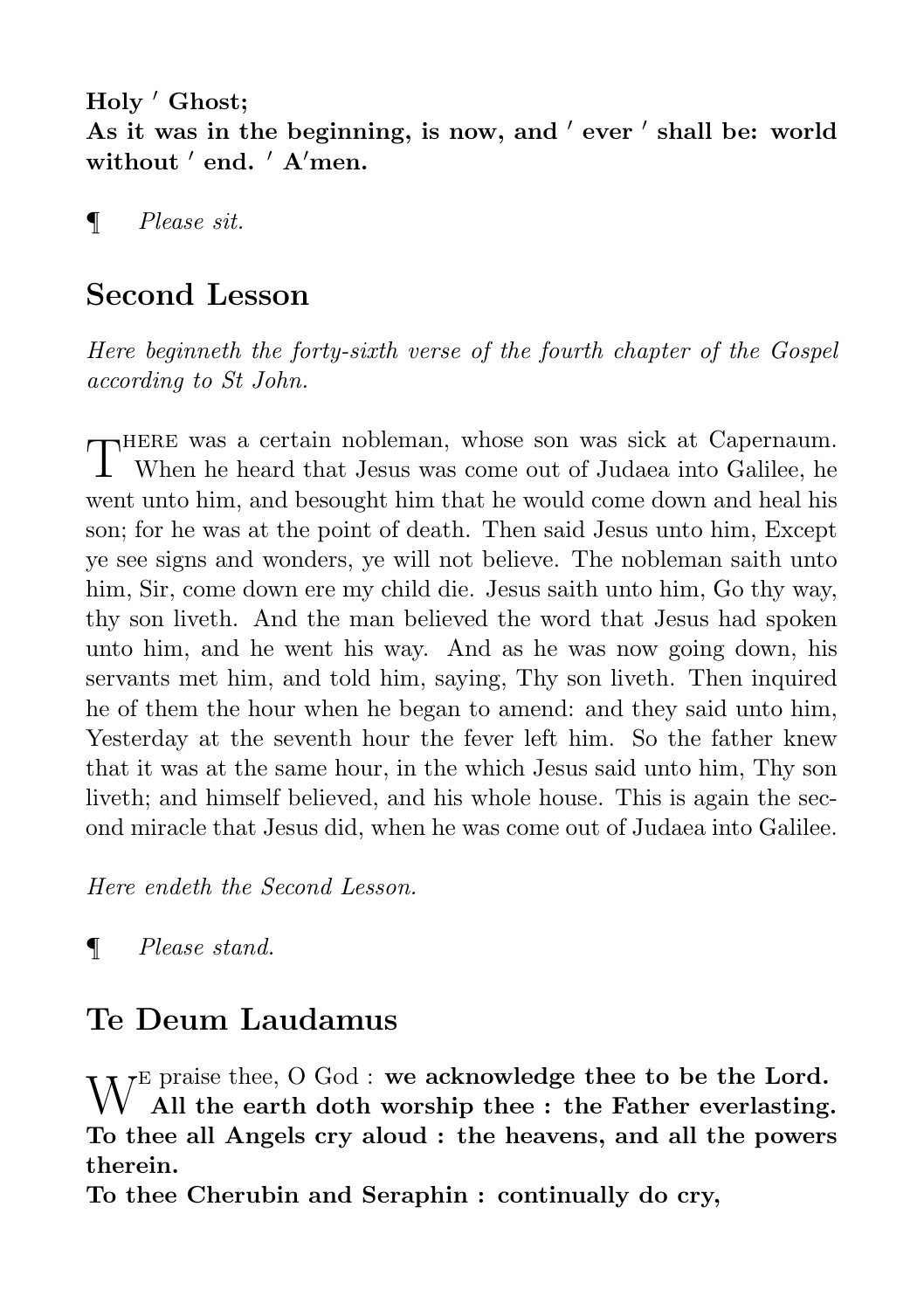Holy, Holy, Holy : Lord God of Sabaoth;

Heaven and earth are full of the Majesty : of thy glory.

The glorious company of the Apostles : praise thee.

The goodly fellowship of the Prophets : praise thee.

The noble army of Martyrs : praise thee.

The holy Church throughout all the world : doth acknowledge thee;

The Father : of an infinite Majesty;

Thine honourable, true : and only Son;

Also the Holy Ghost : the Comforter.

Thou art the King of Glory : O Christ.

Thou art the everlasting Son : of the Father.

When thou tookest upon thee to deliver man : thou didst not abhor the Virgin's womb.

When thou hadst overcome the sharpness of death : thou didst open the kingdom of heaven to all believers.

Thou sittest at the right hand of God : in the glory of the Father.

We believe that thou shalt come : to be our Judge.

We therefore pray thee, help thy servants : whom thou hast redeemed with thy precious blood.

Make them to be numbered with thy Saints : in glory everlasting.

O Lord, save thy people : and bless thine heritage.

Govern them : and lift them up for ever.

Day by day : we magnify thee;

And we worship thy Name : ever world without end.

Vouchsafe, O Lord : to keep us this day without sin.

O Lord, have mercy upon us : have mercy upon us.

O Lord, let thy mercy lighten upon us : as our trust is in thee.

O Lord, in thee have I trusted : let me never be confounded.

¶ Please stand.

# Apostles' Creed

I BELIEVE in God the Father Almighty, Maker of heaven and<br>I earth: And in Jesus Christ his only Son our Lord, Who was r BELIEVE in God the Father Almighty, Maker of heaven and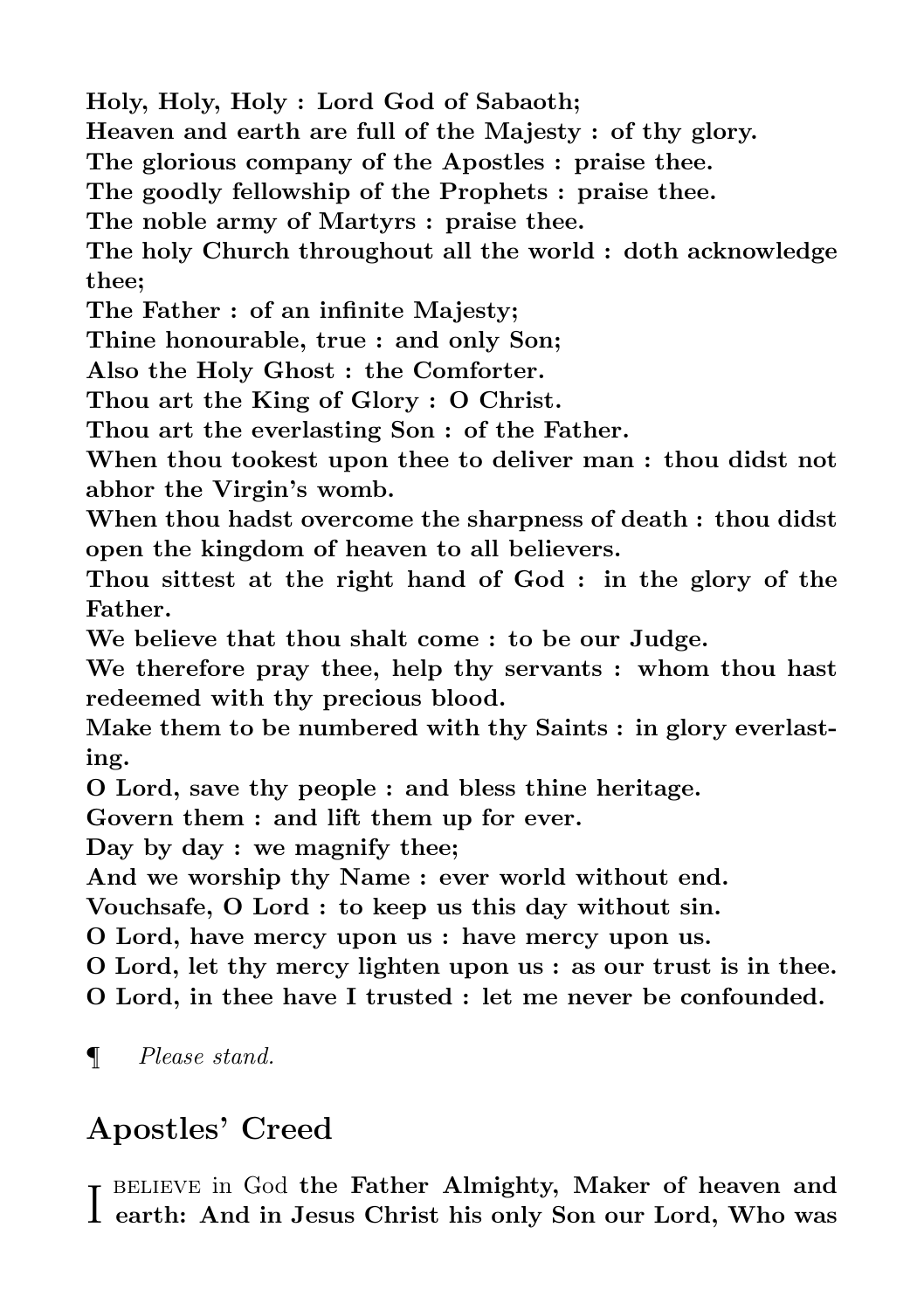conceived by the Holy Ghost, Born of the Virgin Mary, Suffered under Pontius Pilate, Was crucified, dead, and buried: He descended into hell; The third day he rose again from the dead; He ascended into heaven, And sitteth on the right hand of God the Father Almighty; From thence he shall come to judge the quick and the dead. I believe in the Holy Ghost; The holy Catholick Church; The Communion of Saints; The Forgiveness of sins; The Resurrection of the body, And the Life everlasting. Amen.

¶ Please sit or kneel.

# Collects

## Trinity XXI

 $G<sup>RANT</sup>$ , we be seech thee, merciful Lord, to thy faithful people pardon  $G<sup>l</sup>$  and peace; that they may be cleansed from all their sins, and serve  $\gamma$ RANT, we beseech thee, merciful Lord, to thy faithful people pardon thee with a quiet mind; through Jesus Christ our Lord. Amen.

#### Second, for Peace

O GOD, who art the author of peace and lover of concord, in knowledge of whom standeth our eternal life, whose service is perfect freedom: Defend us thy humble servants in all assaults of our enemies; that we, surely trusting in thy defence, may not fear the power of any adversaries; through the might of Jesus Christ our Lord. Amen.

#### Third, for Grace

O hast safely brought us to the beginning of this day: Defend us in LORD, our heavenly Father, Almighty and everlasting God, who the same with thy mighty power; and grant that this day we fall into no sin, neither run into any kind of danger; but that all our doings may be ordered by thy governance, to do always that is righteous in thy sight; through Jesus Christ our Lord. Amen.

¶ Please sit.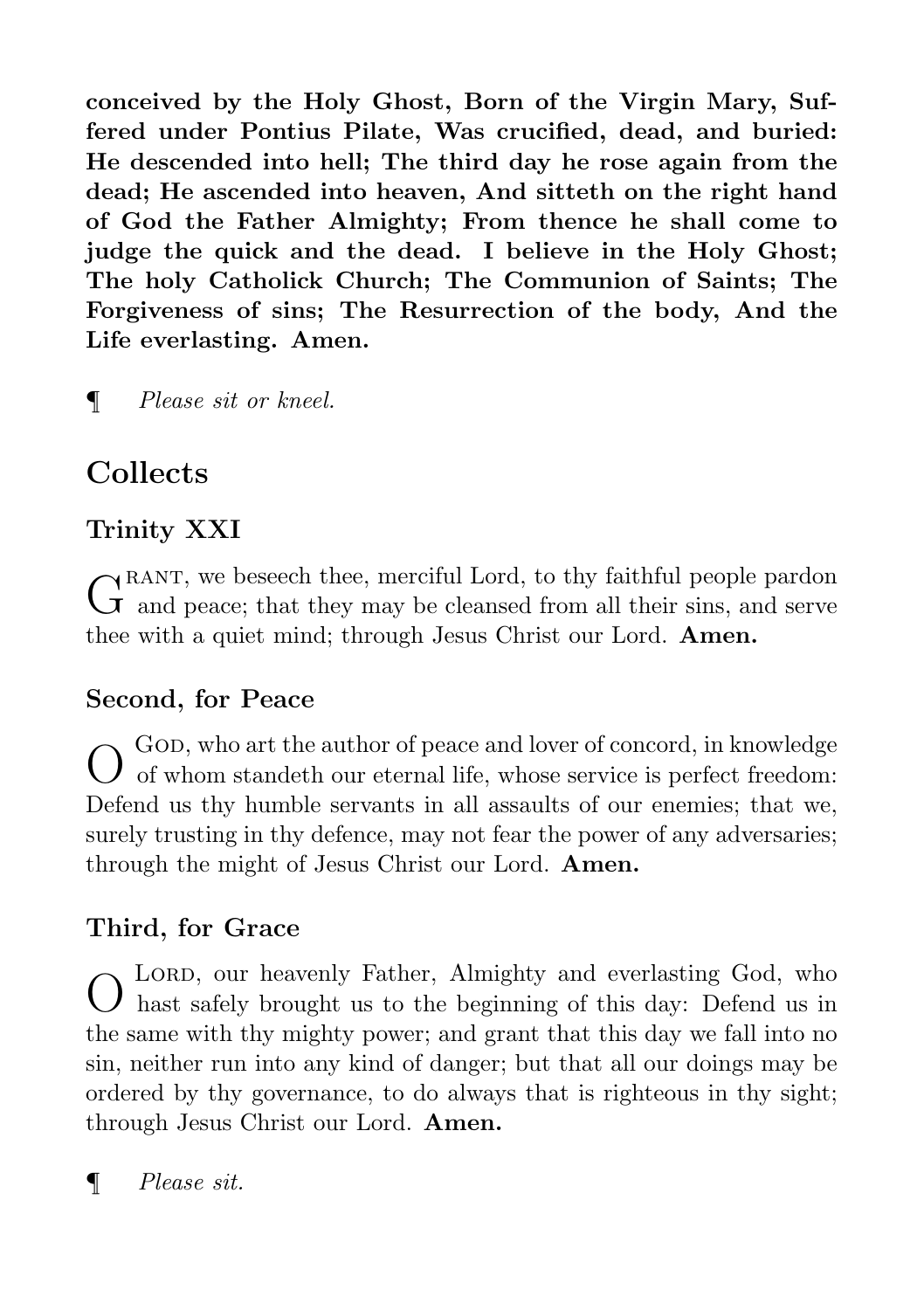#### Sermon – The Rev'd Fr Max Bayliss

¶ Please stand.

# Offertory Hymn – Praise to the Lord (NEH 440)  $(\textit{omitting vv. } 465)$

¶ Please sit or kneel.

#### Intercessions and Intentions

Intercessory sentences may be read.

Let us pray for the whole state of Christ's Church militant here in earth.

 $A<sup>LMIGHTY</sup>$  and everliving God, who by thy holy Apostle hast taught us to make prayers and supplications, and to give thanks, for all LMIGHTY and everliving God, who by thy holy Apostle hast taught men: We humbly beseech thee most mercifully (to accept our alms and oblations, and) to receive these our prayers, which we offer unto thy Divine Majesty; beseeching thee to inspire continually the universal Church with the spirit of truth, unity, and concord: And grant, that all they that do confess thy holy Name may agree in the truth of thy holy Word, and live in unity, and godly love. We beseech thee also to save and defend all Christian Kings, Princes, and Governors; and specially thy servant ELIZABETH our Queen; that under her we may be godly and quietly governed: And grant unto her whole Council, and to all that are put in authority under her, that they may truly and indifferently minister justice, to the punishment of wickedness and vice, and to the maintenance of thy true religion, and virtue. Give grace, O heavenly Father, to all Bishops and Curates, that they may both by their life and doctrine set forth thy true and lively Word, and rightly and duly administer thy holy Sacraments: And to all thy people give thy heavenly grace; and specially to this congregation here present; that, with meek heart and due reverence, they may hear, and receive thy holy Word; truly serving thee in holiness and righteousness all the days of their life. And we most humbly beseech thee of thy goodness, O Lord, to comfort and succour all them, who in this transitory life are in trouble, sorrow, need, sickness, or any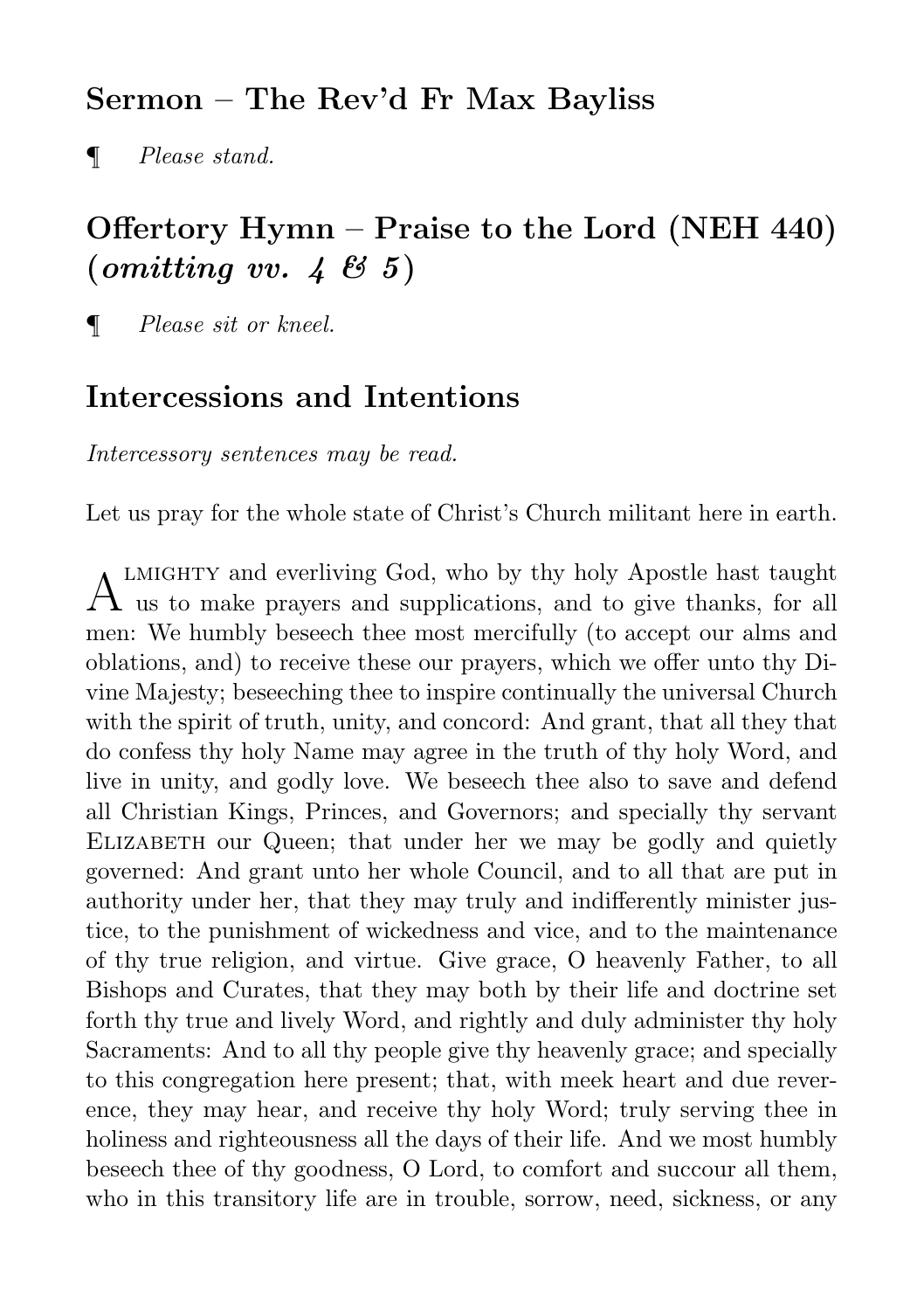other adversity. And we also bless thy holy Name for all thy servants departed this life in thy faith and fear; beseeching thee to give us grace so to follow their good examples, that with them we may be partakers of thy heavenly kingdom: Grant this, O Father, for Jesus Christ's sake, our only Mediator and Advocate. Amen.

#### Confession

 $\boldsymbol{\mathrm{Y}}^{\mathrm{E}}$  that do truly and earnestly repent you of your sins, and are in love and charity with your neighbours, and intend to lead a new love and charity with your neighbours, and intend to lead a new life, following the commandments of God, and walking from henceforth in his holy ways: Draw near with faith, and take this holy Sacrament to your comfort; and make your humble confession to Almighty God, meekly kneeling upon your knees.

 $A$   $_{\rm{things,~Judge~of~all~men:~We~acknowledge~and~bewail~our}$ LMIGHTY God, Father of our Lord Jesus Christ, Maker of all manifold sins and wickedness, Which we from time to time most grievously have committed, By thought, word, and deed, Against thy Divine Majesty, Provoking most justly thy wrath and indignation against us. We do earnestly repent, And are heartily sorry for these our misdoings; The remembrance of them is grievous unto us; The burden of them is intolerable. Have mercy upon us, Have mercy upon us, most merciful Father; For thy Son our Lord Jesus Christ's sake, Forgive us all that is past; And grant that we may ever hereafter Serve and please thee In newness of life, To the honour and glory of thy Name; Through Jesus Christ our Lord. Amen.

## Absolution

A LMIGHTY God, our heavenly Father, who of his great mercy hath<br>The promised forgiveness of sins to all them that with hearty repen-LMIGHTY God, our heavenly Father, who of his great mercy hath tance and true faith turn unto him; Have mercy upon you; pardon and deliver you from all your sins; confirm and strengthen you in all goodness; and bring you to everlasting life; through Jesus Christ our Lord. Amen.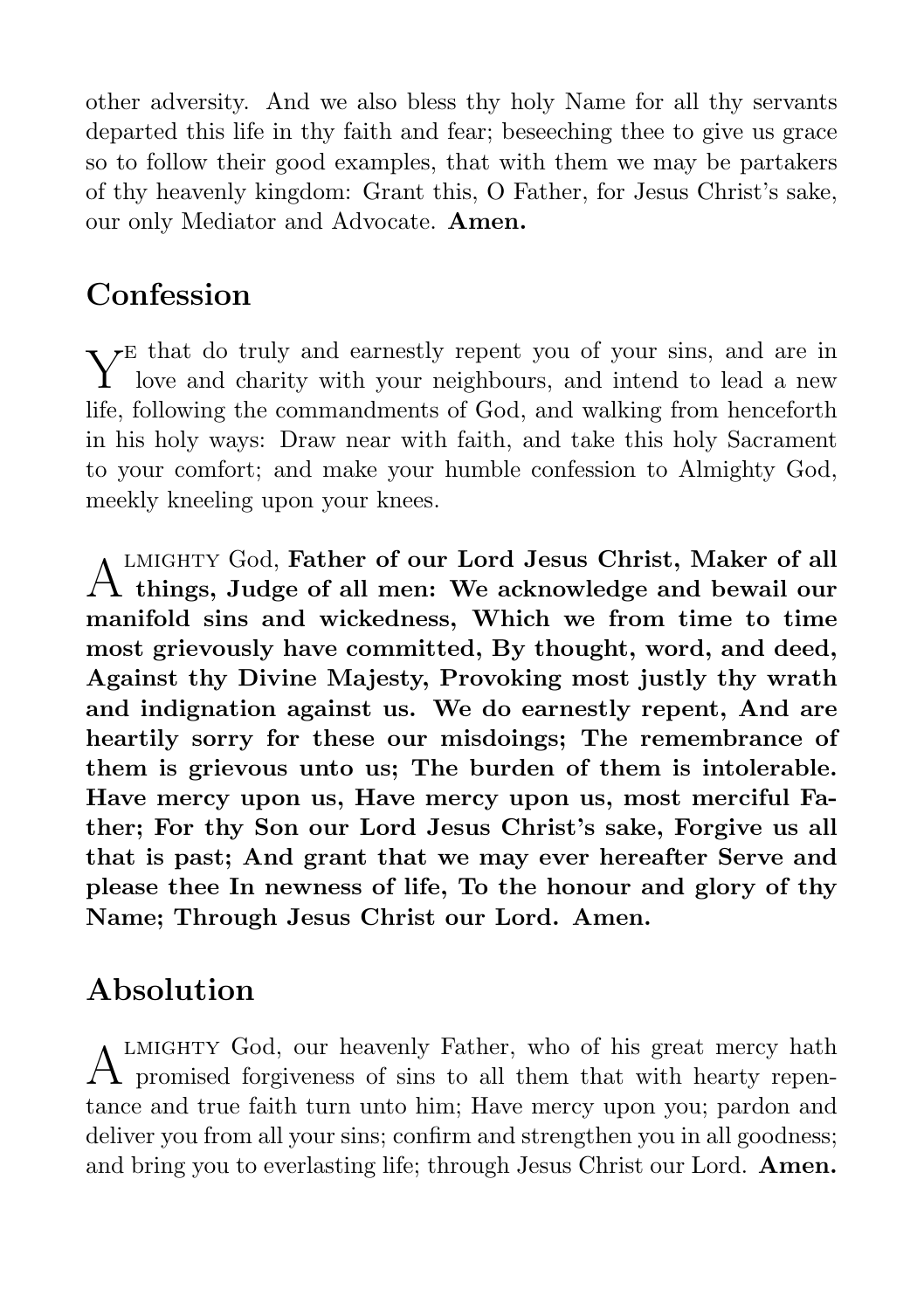¶ Please stand.

## Sursum Corda

The Lord be with you. And with thy spirit.

Lift up your hearts. We lift them up unto the Lord.

Let us give thanks unto our Lord God. It is meet and right so to do.

I<sup>T</sup> is very meet, right, and our bounden duty, that we should at all times, and in all places, give thanks unto thee, O Lord, Holy Father,  $\tau$ <sup>T</sup> is very meet, right, and our bounden duty, that we should at all Almighty, Everlasting God.

#### Preface

THEREFORE with Angels and Archangels, and with all the company of heaven, we laud and magnify thy glorious Name; evermore praising herefore with Angels and Archangels, and with all the company of thee, and saying:

#### Sanctus and Benedictus

H OLY, holy, holy, Lord God of hosts, heaven and earth are full of thy glory: Glory be to thee, O Lord most High. Blessed is he that glory: Glory be to thee, O Lord most High. Blessed is he that cometh in the name of the Lord. Hosanna in the highest. Amen.

¶ Please sit or kneel.

#### Prayer of Humble Access

 $\rm W^E$  do not presume to come to this thy Table, O merciful Lord, trusting in our own righteousness, but in thy manifold and trusting in our own righteousness, but in thy manifold and great mercies. We are not worthy so much as to gather up the crumbs under thy Table. But thou art the same Lord, whose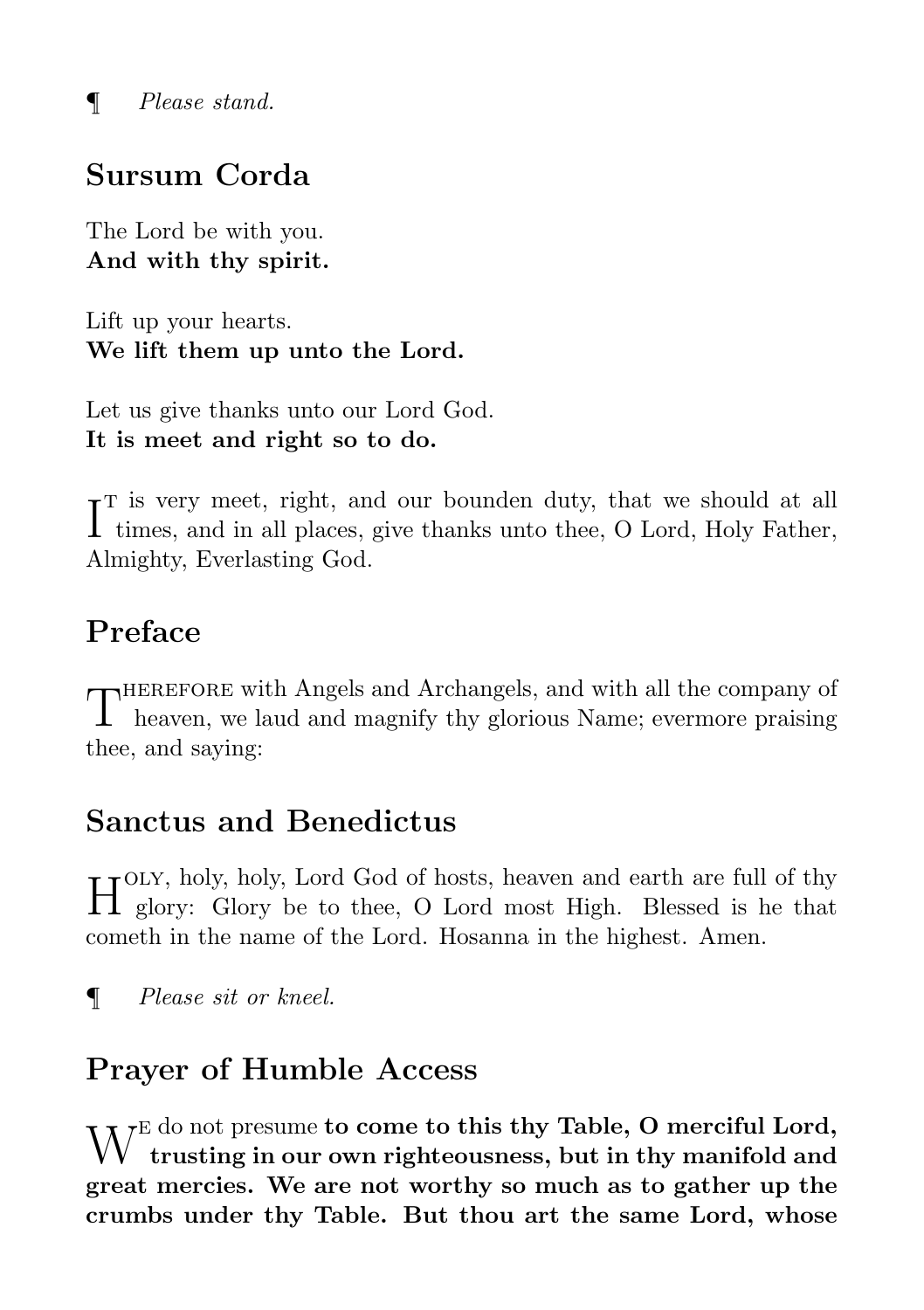property is always to have mercy: Grant us therefore, gracious Lord, so to eat the flesh of thy dear Son Jesus Christ, and to drink his blood, that our sinful bodies may be made clean by his body, and our souls washed through his most precious blood, and that we may evermore dwell in him, and he in us. Amen.

## Prayer of Consecration

A LMIGHTY God, our heavenly Father, who of thy tender mercy didst<br>A give thine only Son Jesus Christ to suffer death upon the Cross for LMIGHTY God, our heavenly Father, who of thy tender mercy didst our redemption; who made there (by his one oblation of himself once offered) a full, perfect, and sufficient sacrifice, oblation, and satisfaction, for the sins of the whole world; and did institute, and in his holy Gospel command us to continue, a perpetual memory of that his precious death, until his coming again: Hear us, O merciful Father, we most humbly beseech thee; and grant that we receiving these thy creatures of bread and wine, according to thy Son our Saviour Jesus Christ's holy institution, in remembrance of his death and passion, may be partakers of his most blessed Body and Blood: who, in the same night that he was betrayed, took Bread; and, when he had given thanks, he brake it, and gave it to his disciples, saying, Take, eat; this is my Body which is given for you: Do this in remembrance of me. Likewise after supper he took the Cup; and, when he had given thanks, he gave it to them, saying, Drink ye all of this; for this is my Blood of the New Testament, which is shed for you and for many for the remission of sins: Do this, as oft as ye shall drink it, in remembrance of me. Amen.

# Agnus Dei

O LAMB of God, that takest away the sins of the world, have mercy upon us.

O Lamb of God, that takest away the sins of the world, have mercy upon us.

O Lamb of God, that takest away the sins of the world, grant us thy peace.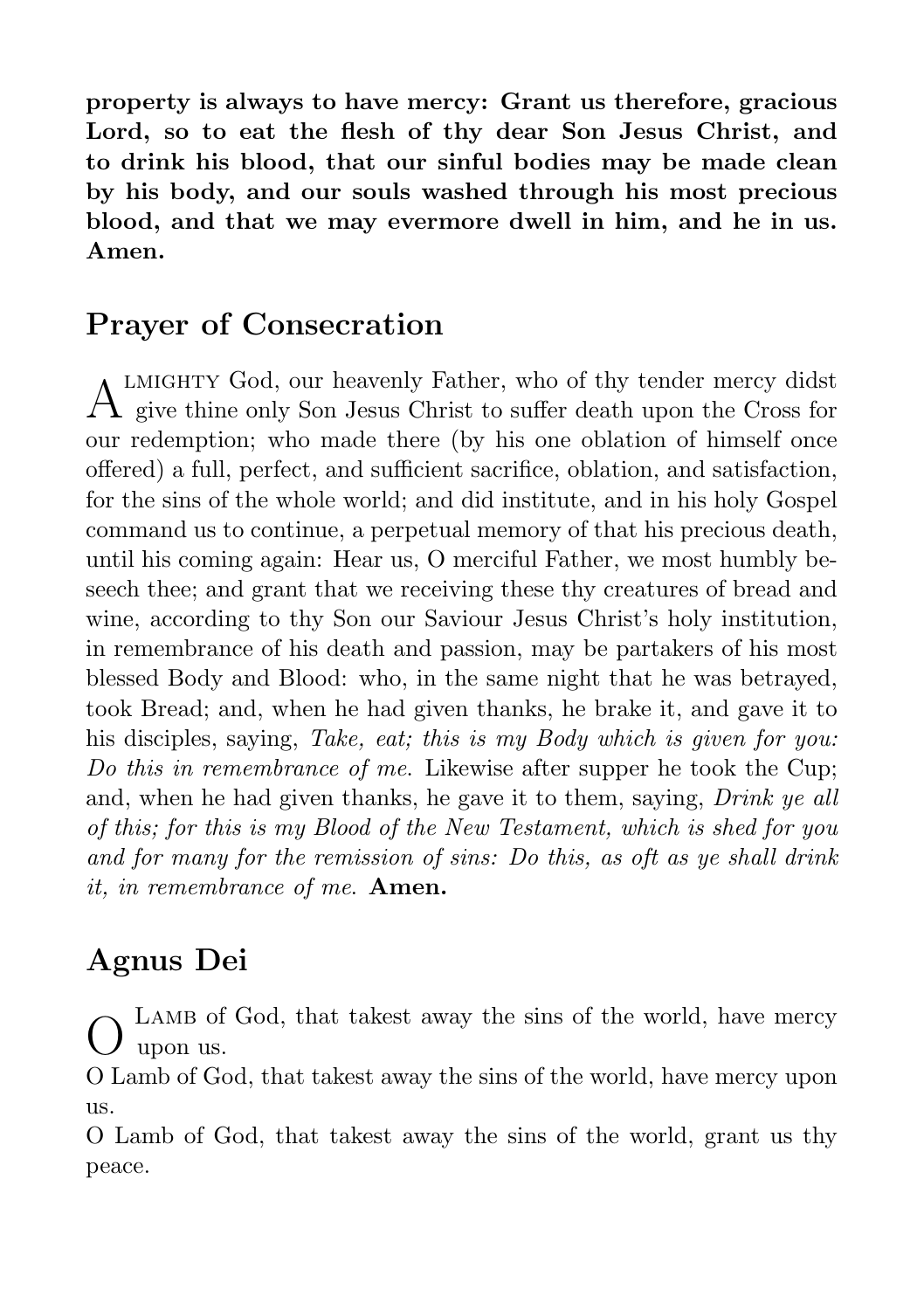## Invitation

 $\mathbf{L}$ he Body of our Lord Jesus Christ, which was given for thee, preserve thy body and soul unto everlasting life: Take and eat this in remembrance that Christ died for thee, and feed on him in thy heart by faith with thanksgiving.

## The Communion

## Communion Anthem  $-$  O Thou the Central Orb, Words: H. R. Bramley, Music: Charles Wood

1. O Thou the central orb of righteous love, Pure beam of the most high, Eternal light of this our wintry world, Thy radiance bright awakes new joy in faith, Hope soars above, above.

2. Come, quickly come, and let thy glory shine, Gilding our darksome heaven with rays divine. Thy saints with holy lustre round Thee move, As stars about thy throne, set in the height of God's ordaining counsel, as Thy sight gives measur'd grace to each, Thy power to prove.

3. Let Thy bright beams disperse the gloom of sin, Our nature all shall feel eternal day, In fellowship with Thee, Transforming day to souls while ere unclean, now pure within, now pure within. Amen.

¶ Please stand.

# Communion Hymn – O Thou who at thy Eucharist (NEH 302)

¶ Please sit or kneel.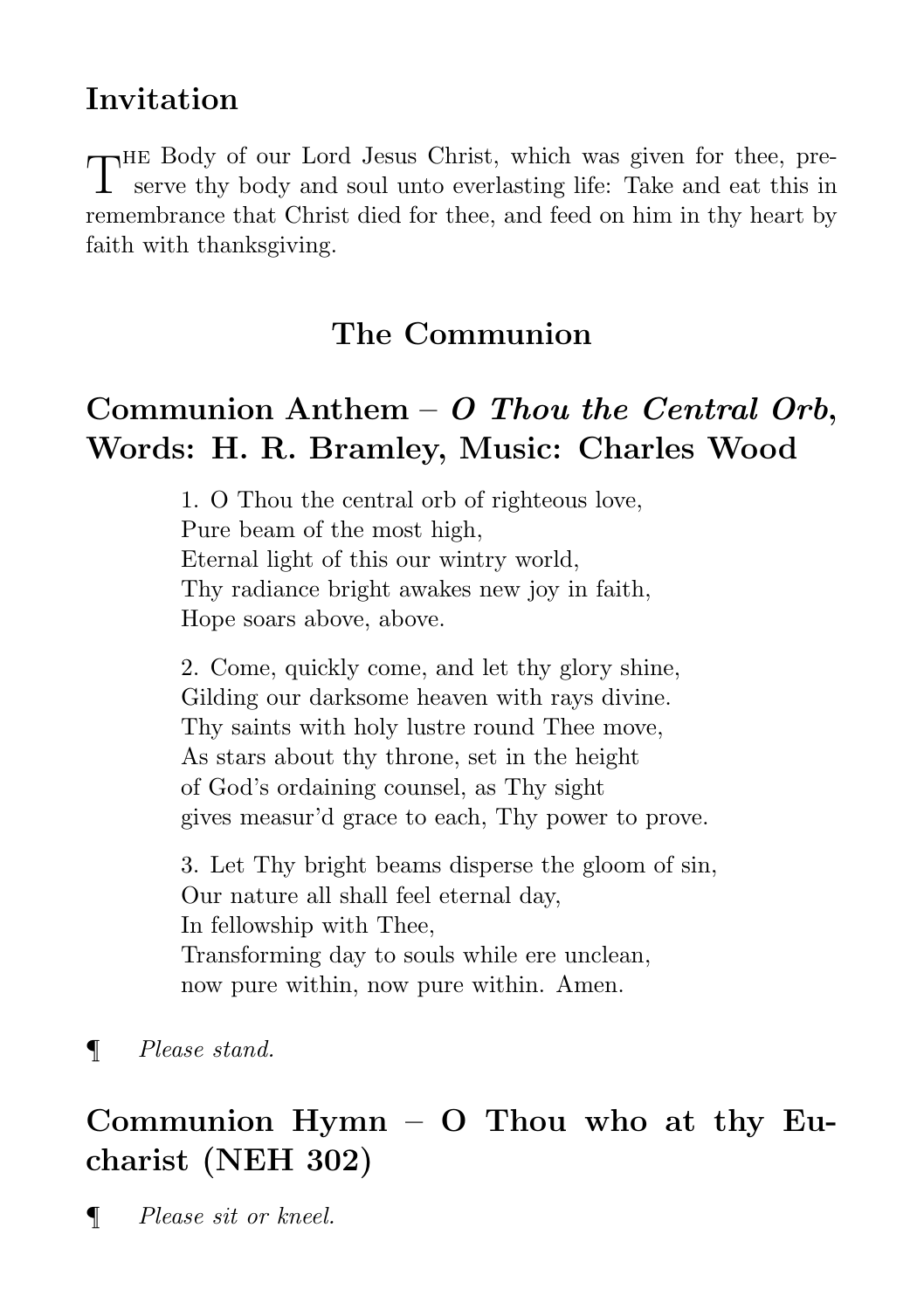## The Lord's Prayer

O ur Father, which art in heaven, Hallowed be thy Name, Thy kingdom come, Thy will be done, in earth as it is in heaven. Give us this day our daily bread; And forgive us our trespasses, As we forgive them that trespass against us; And lead us not into temptation, But deliver us from evil. For thine is the kingdom, the power, and the glory, For ever and ever. Amen.

# Prayer of Oblation

O LORD and heavenly Father, we thy humble servants entirely desire<br>O thy fatherly goodness mercifully to accept this our sacrifice of praise LORD and heavenly Father, we thy humble servants entirely desire and thanksgiving; most humbly beseeching thee to grant, that by the merits and death of thy Son Jesus Christ, and through faith in his blood, we and all thy whole Church may obtain remission of our sins, and all other benefits of his passion. And here we offer and present unto thee, O Lord, ourselves, our souls and bodies, to be a reasonable, holy, and lively sacrifice unto thee; humbly beseeching thee, that all we, who are partakers of this holy Communion, may be fulfilled with thy grace and heavenly benediction. And although we be unworthy, through our manifold sins, to offer unto thee any sacrifice, yet we beseech thee to accept this our bounden duty and service; not weighing our merits, but pardoning our offences, through Jesus Christ our Lord; by whom, and with whom, in the unity of the Holy Ghost, all honour and glory be unto thee, O Father Almighty, world without end. Amen.

## Blessing

 $\Gamma$  HHz peace of God, which passeth all understanding, keep your hearts and minds in the knowledge and love of God, and of his Son Jesus and minds in the knowledge and love of God, and of his Son Jesus Christ our Lord: And the blessing of God Almighty, the Father, the Son, and the Holy Ghost, be amongst you and remain with you always. Amen.

¶ Please stand.